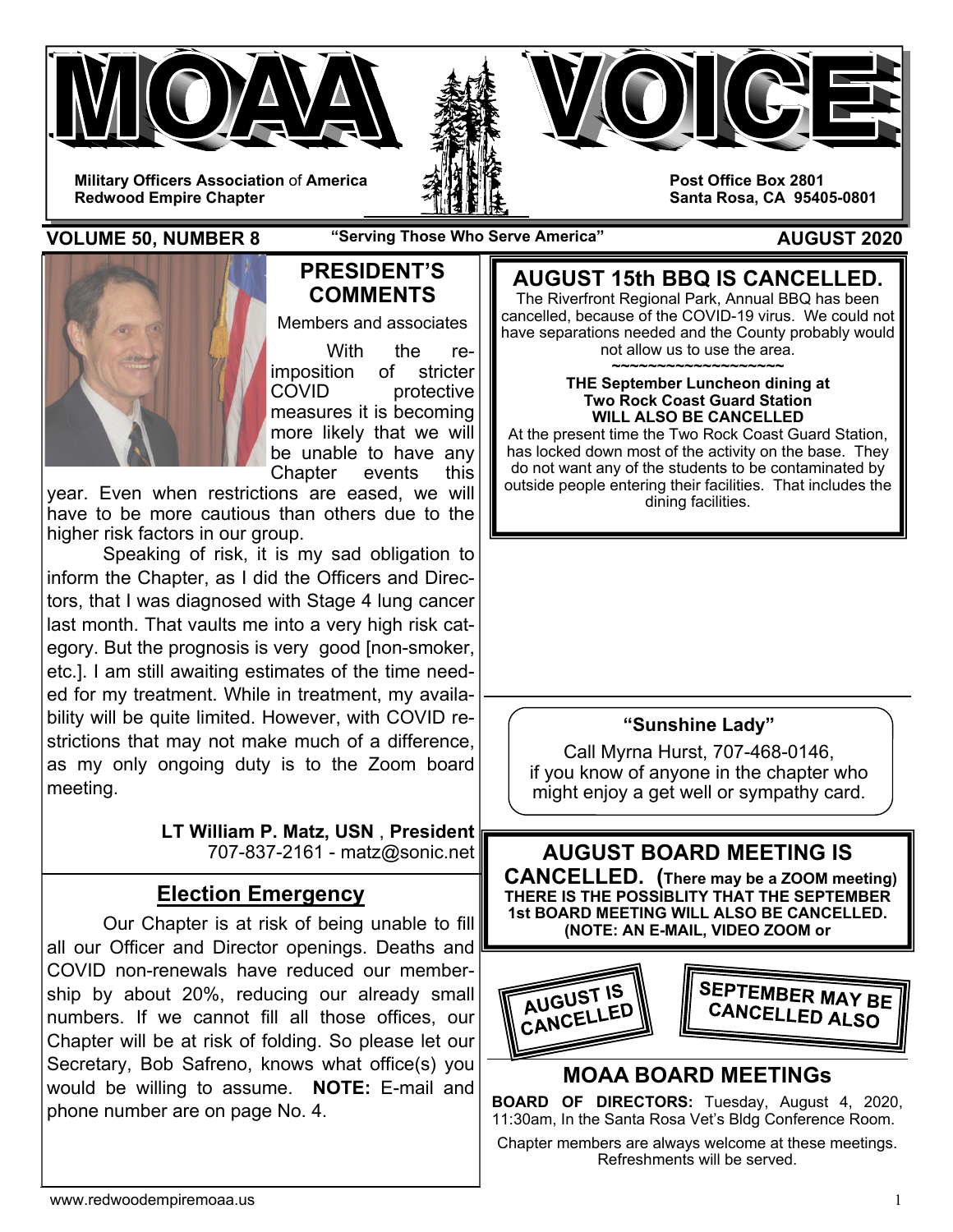### **Legislative Affairs – August 2020 LEGISLATION:**

### **Federal**

It is obvious that we are still in a state of flux during this COVID -19 crisis and with protests throughout the Nation. However, this being an election year, there is ample opportunity to have our voices heard.

I have noticed that the "Town Hall" meetings by our congressional representatives are principally for political motives and are generally selective in the topics to be aired and do not offer sufficient time to be discussed. Therefore, if you have a topic which is not politically correct it probably will not meet the "criteria" for the meeting.

So, how do we get heard? We really need to be heard. The easiest way is to open the MOAA website to the "Take Action" and use the suggested letters requesting that our Senators and Congressmen support items which we consider essential. Another way is to contact the representative's local office and talk with them through the resident secretary. Both will be heard, however, the latter may be faster. Snail mail will (tear outs in the magazine work also because the weight of the mail matters.

### **Current Support Needed:**

**H.R. 5995 and S. 3393 Concurrent Receipt:** These two bills will provide for concurrent receipt of retired pay for those disabled due to combat wounds suffered before reaching normal retirement at 20 years.

**MOAA Advocacy for DACA:** MOAA is advocating for the passage of legislation which will provide for permanent residency for those serving in the Armed Forces – particularly those 800 considered to be vital service such as translators or medical personnel.

### **State:**

 Hang on to your pocket books, the TAX WEAVEL is coming is coming in November! There will be 22 initiatives on the ballot to tempt your pay check.

**Barstow Veterans Home.** Thanks to everyone's efforts, the Barstow Veteran's Home is saved –for now. However, it will be on the chopping block next year. There will be several stakeholder meetings later this year or early next year to resolve – hopefully – with a permanent solution.

 Saving money is one thing, but saving to pay a cash stipend to undocumented persons living in California, is another thing. It is unconscionable to balance the budget on the backs of our veterans and even worse to displace the 200 residents who currently call this home.

# **Proposition 15. Split Roll Property Tax-**

**es:** This proposition would amend California's 40 year-old Prop 13 property tax protections to exclude commercial and industrial properties. would require business properties to be reassessed at full market value, causing costs to go up on California businesses and then onto California consumers. This will cost everyone in California more for everyday goods and services. This is the largest tax increase proposed in California history. California is already one of the states with the highest cost of living in the country as well as one of the highest poverty rates.

This is a real estate broker's dream to put much more money in his pocket. Besides opening the door for future change to include taxes on YOUR home, this insidious proposal with seriously affect ALL small business owners, many of whom are veterans trying to make a living in this state. With the lock-down of the economy for almost three months, many small businesses will not survive.

**Proposition 21: Rent Control :** Prop 21 repeals portions of California's rent control law that protects single family homeowners and has no plan to build affordable and middle-class ho using or deal with the increasing problem of homelessness on our streets. There are no protections for renters, seniors, veterans or the disabled, and it has no provision to reduce rents. This is the same measure that was on the November 2018 ballot as Prop 10 which was opposed by most of the major veterans' groups and was defeated by 20% points.

**Proposition 23: Dialysis Reform:** Approximately 80,000 Californians with kidney failure rely on dialysis to stay alive. Proposition 23 would put dialysis patients' lives at risk and hurt all Californians by making the wait longer to see doctors and increasing health care costs by hundreds of millions annually. This is the same measure that was on the November 2018 ballot as Prop 8 which was opposed by most of the major veterans' groups and was defeated by 20% points

There will be more coming out in the next three months. **Advice of the day - BE ALERT – FOLLOW THE MONEY!**

V**ern McNamee, Legislative Chair**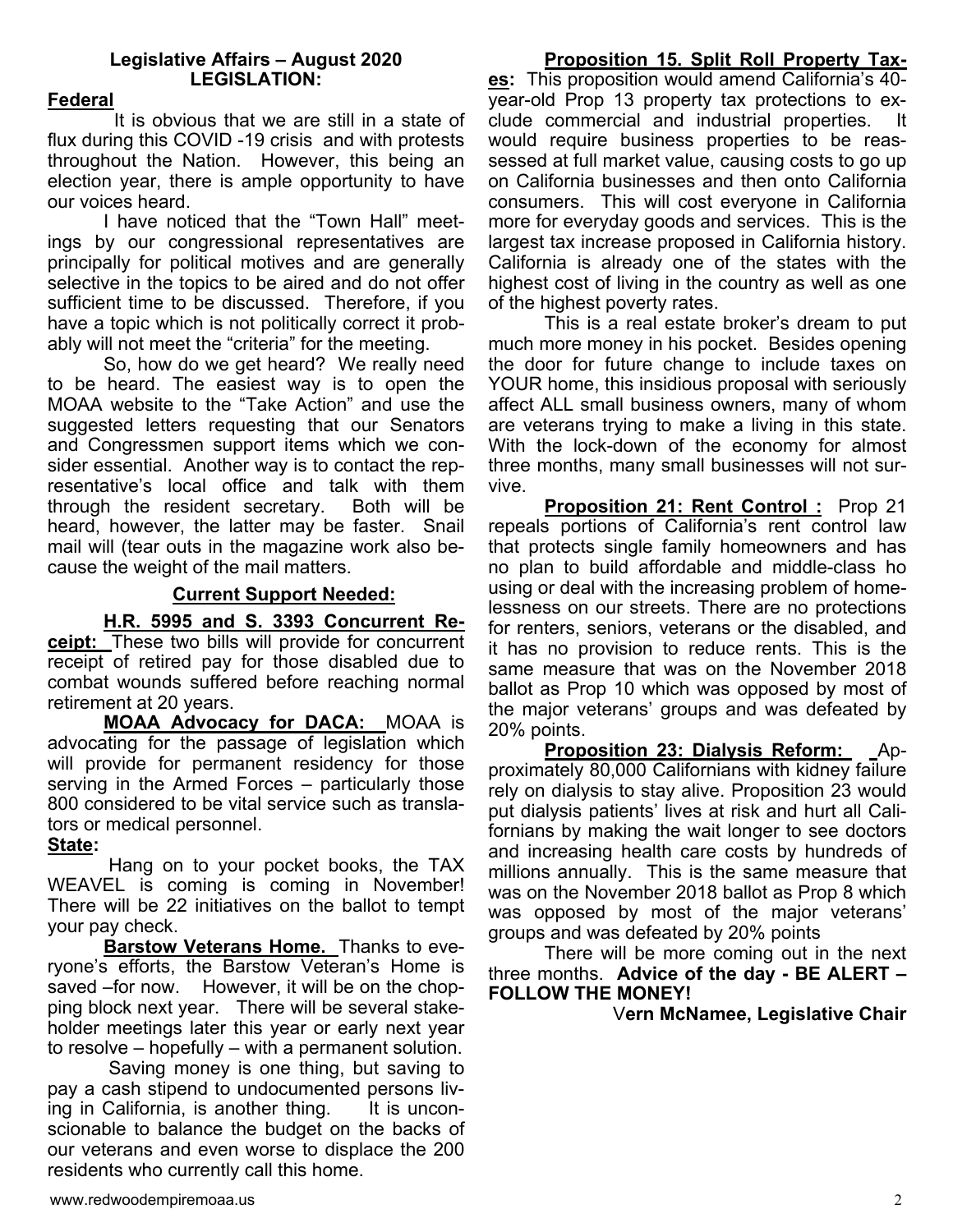### **Chapter Event Refund Policy**

By Tim Morgan, Treasurer

Over the past year, due to several different reasons, no shows at chapter events (Luncheon, Dinners, etc.) have become a problem for accounting. For events held at the Flamingo Hotel, we are required to provide the hotel an estimate of the expected attendance at the event. We are typically charged by the Flamingo a fee based on our estimate of this number. When a prepaid member is unable to attend the event, for whatever reason the Chapter is expected to pay the Flamingo for that meal. If we know ahead of time (any time prior to 10am on Wednesday before the Thursday event), that the member can't make it (and/or the number of guests change), we can adjust the head count estimate to the Flamingo and avoid this problem. At the February 2020 Board meeting, a policy on no show refunds was determined. The policy is as follows:

#### **RECMOAA – Event Refund Policy**

For members who have paid in advance for an event and for any reason, determine that they will be unable to attend that event, a refund will be provided to the member, if the chapter Secretary is contacted prior to 10am on the Wednesday before the event. Upon request the member also may optionally indicate to the Secretary that funds be directed to the Col. Brey Scholarship Fund in lieu of a refund. After 10am Wednesday, should a prepaid member fail to show at the event, the funds will be directed to the Chapter General Fund.

If there are any questions about this policy, please contact Tim Morgan, Treasurer (707-695-9293).

## **COL BREY SCHOLARSHIP INFO:**

*The letter enclosed, below was from one of or Scholarship applicants to the Redwood Empire Chapter of MOAA:* 

Dear Scholarship Committee,

 I am honored to have been selected as a recipient of the Colonel William G. Brey Scholarship. With all the uncertainty and hardship surrounding us due to the COVID-19 pandemic, I am especially grateful to receive this funding to help me achieve my educational goals.

 I look forward to beginning my college education at Milwaukee School of Engineering (MSOE) in the fall. The small class sizes, city campus, and hands-on learning at MSOE are what attracted me to the school. I felt at home the moment I stepped on campus. I'm certain that MSOE will give me an excellent education in Civil Engineering, a field that has interested me for several years and one that I will someday work within, thanks to your generous support.

 Thank you for helping me build a bridge - literally - to my future!

Sincerely,

*Signed ~ (Lily Swanson)* 

Math and Science Academy Class of 2020

# **Redwood Empire Chapter member WILLIAM ANDERSON**

Has made an offer

 He realizes that the country is presently going through a rough time, because of the present COVID-19 virus, and there are a lot of people with many different needs. He is offering to our members and any veterans organizations his help.

 As a landlord he can repair many house issues for our their members. **FREE!** They only need to pay for parts.

 He can transport supplies. He lives in Santa Rosa. He owns 46 properties in this state alone and is his own maintenance service. He does many kinds of things.

 Anyone can call him and he will give you more details. Call: William Anderson at 707-331- 0366

~~~~~~~~~~~~~~~~~~~~~~~

**FROM PRESIDENT BILL MATZ**: MOAA-REC member William "Van" Sanderson previously offered to assist any veteran with home repairs. In light of the growing impact of COVID-19. Van has generously extended that offer to any veteran needing help with payment of rent or mortgage. Veterans desiring Van's assistance should contact him at 707-331-0366 or by E-Mail: greyhound1971@hotmail.com

#### **REDWOOD EMPIRE CHAPTER of MOAA MEMBERS THAT HAVE NOT PAID DUES FOR 2020 ARE LISTED BELOW ~~~~~~~~~~~~~~~~~~~~~~~~~**

There are **16** members that have not paid their dues. Initials listed below:

RNC,HFC,SDiii,LE,DE,WJH,HWH,BPK, LCM,JAM,JAP,RAR,AS,DLT,MGW,NDW.

~~~~~~~~~~~~~~~~~~~~~~~~~~

Because of the COVID-19 virus we are still including you in our Chapter notifications, but only by **e-mail**. If you don't respond, you will be dropped at the end of this year.

Call Secretary for more information Bob Safreno ~ 707-795-3963 / 707-479-9374